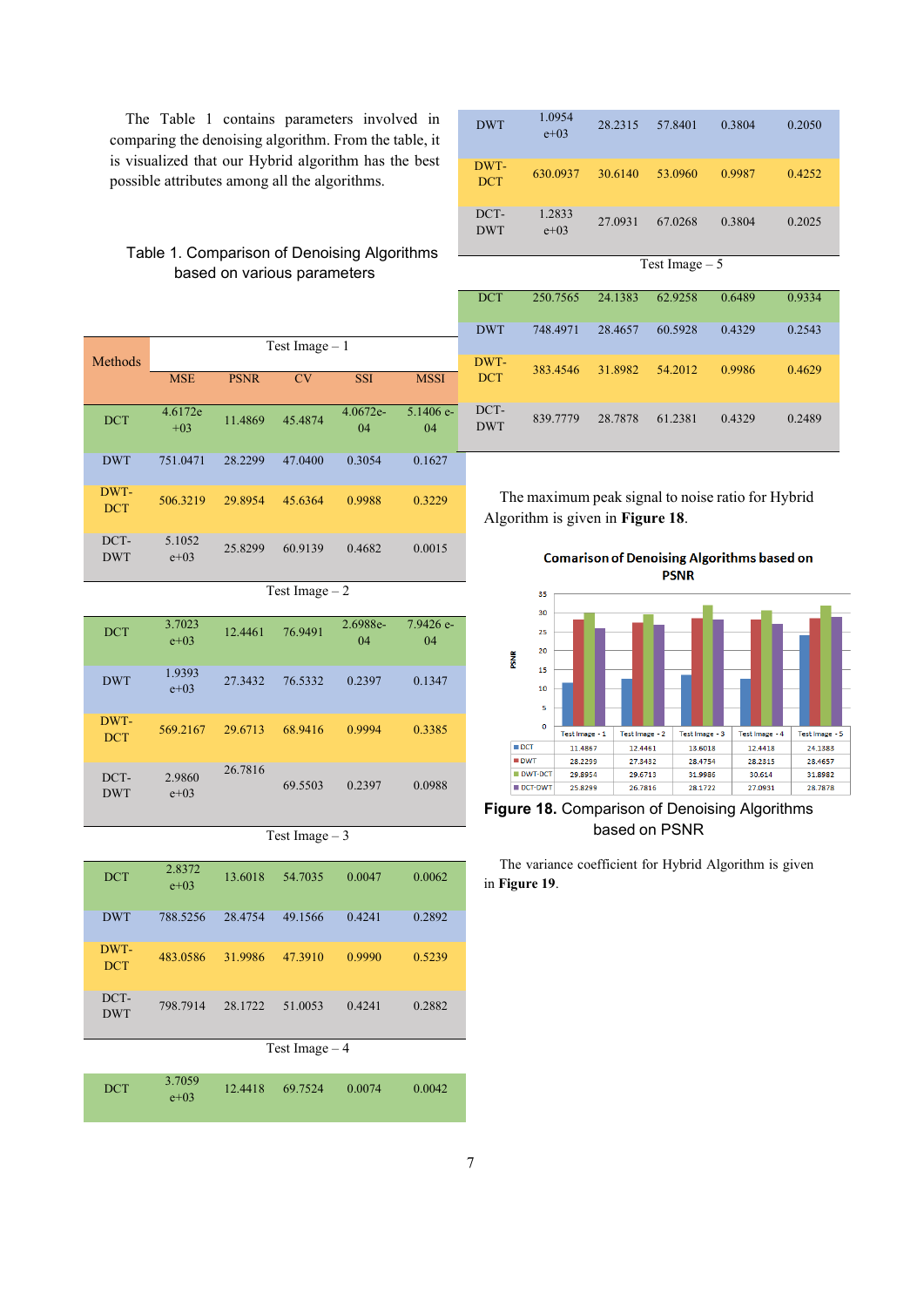

#### **Comparison of Denoising Algorithms based on Coefficient of Variance**

### **Figure 19.** Comparison of Denoising Algorithm using variance coefficient

The maximum Structural Similarity Index of Hybrid Algorithm is given in **Figure 20**.



# Comparison of Denoising Algorithms based on Structural **Similarity Index**

#### **Figure 20.** Comparison of Denoising Algorithms based on Structural Similarity Index

## **5. Conclusion**

 Variance Coefficient, and SSI and MSSI are also The hybrid algorithms based denoising technique is discussed in this paper. The proposed algorithms utilize the advantages of both DCT and DWT transformation effectively for denoising the images obtained from satellite. Thus, the algorithm minimizes the negative contour and blocks the artefacts efficiently. Among several denoising technique, the hybrid algorithm is a best option as its PSNR is increased by 15% with minimum MSE,

enhanced. Hence the denoised pictures prove to have low noises in the satellite image.

## **References**

- [1] Schafer, R., and Heinrich H. (1998). A Multimedia compression standard for interactive applications and services: MPEG4. Journal of Electronics and Communication, **10**: 253-262.
- [2] Said, A., and Pearlman, W. (1997). Low-complexity waveform coding via alphabet and sample-set partitioning in visual communi cations and image processing, Proceedings of SPIE. pp. 25– 37.
- [3] Hsiang, S.T., and Woods, J.W. (2000). Embedded image coding using zeroblocks of subband/ wavelet coefficients and context modeling, Proceedings of ISCAS 2000 Geneva Circuits and Systems, **3**: 662–665.
- [4] Costantini, R., Bracamonte, J., Ramponi, G., Nagel, J.L., Ansorge, M., and Pellandini F. (2002) Low complexity video coder based on discrete Walsh Hadamard transform, Proceedings of European signal processing conference. pp. 1217–1220.
- [5] Ezhilarasan, M., and Thambidurai, P. (2006) A hybrid transform technique for video coding, LNCS, 4308: 503–508.
- [6] Mohammed, U.S. (2008) Highly scalable hybrid image coding scheme, Digital Signal Processing, Science Direct, (18): 364–374.
- [7] Mohammed, U.S., and Abd-elhafiez, W. M. Image coding scheme based on object extraction and hybrid transformation technique, International Journal of Engineering Science and Technology, **2**(5): 1375–1383.
- [8] Yu, T.H., and Mitra, S.K. (1997) Wavelet based hybrid image coding scheme, Proceedings of IEEE International Circuits and Sys tems, **1**: 377–380.
- [9] Singh, R., Kumar, V., and Verma, H. K. (2007) DWT-DCT hybrid scheme for medical image compression, Medical Engineering and Technology, **31**: pp. 109–122.
- [10] Zhijun, F., Yuanhua, Z., and Daowen, Z. (2003) A scalable video coding algorithm based DCTDWT, IEEE International. Signal Processing and Information Technology. pp. 247–249.
- [11] Paul P.J., and Girija, P.N. (2006) A novel VLSI architecture for image compression, Proceedings of<br>
ISM'06 Multimedia Eighth IEEE Multimedia International. pp. 794–795.
- [12] Wahid, K.A., Islam, M.A., Shimu, S. S.M., Lee, H., and Ko, S. (2010) Hybrid architecture and VLSI implementation of the Cosine- Fourier-Haar